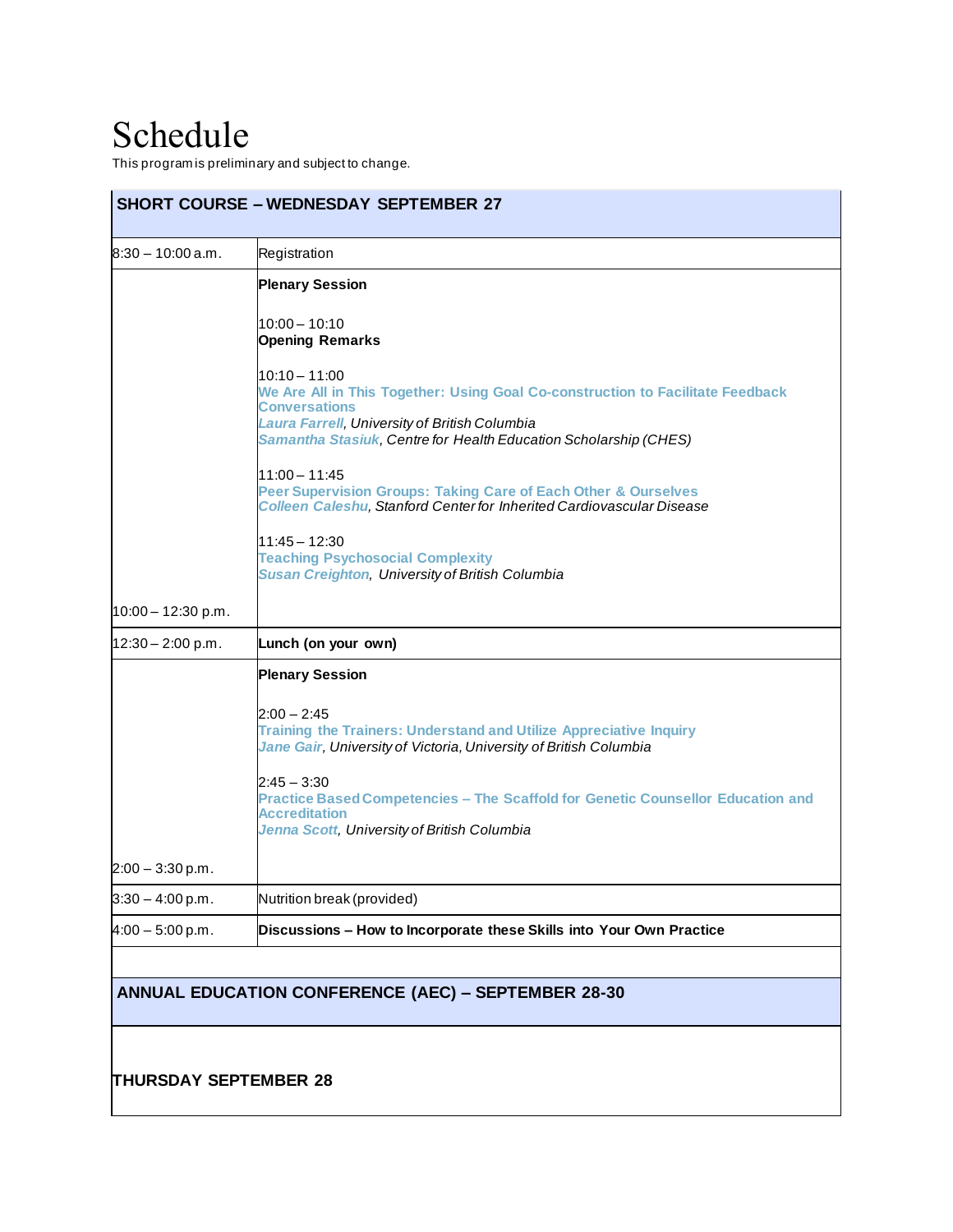| 7:00                 | Registration Opens (beverages provided)                                                                                                                                                                            |
|----------------------|--------------------------------------------------------------------------------------------------------------------------------------------------------------------------------------------------------------------|
|                      | Industry Breakfast Sessions                                                                                                                                                                                        |
| $7:00 - 8:15$ a.m.   | Advancing Clinical Practice through Improved <b>BRCA1/2</b> Testing Processes<br>presented by AstraZeneca<br><b>Updates on Epilepsy: Genetic Testing of the "Sacred Disease"</b><br>presented by Quest Diagnostics |
|                      |                                                                                                                                                                                                                    |
|                      | <b>Plenary Session</b>                                                                                                                                                                                             |
|                      | $8:20 - 8:30$<br><b>Opening Remarks</b>                                                                                                                                                                            |
|                      | $8:30 - 8:55$<br><b>Cultural Competency</b><br><b>Marina White, Coast Salish Engagement Coordinator</b>                                                                                                            |
|                      | $8:55 - 9:20$<br>Reflections on a Decade of Genetic Counselling Within First Nations Communities<br>Sarah McIntosh, University of British Columbia (Island Medical Program)                                        |
|                      | $9:20 - 9:45$<br><b>How to Work Effectively with Medical Interpreters</b><br>Young Joe, Bilinguals International                                                                                                   |
|                      | $9:45 - 10:00$<br><b>Questions</b>                                                                                                                                                                                 |
| $8:20 - 10:00$ a.m.  |                                                                                                                                                                                                                    |
| 10:00 – 10:30 a.m.   | Refreshmentbreak (provided)                                                                                                                                                                                        |
| $10:30 - 12:00$ p.m. | <b>Abstract Session</b>                                                                                                                                                                                            |
| $12:00 - 2:00$ p.m.  | Lunch (provided) and Annual General Meeting                                                                                                                                                                        |
|                      | Plenary Session - Genome Wide Sequencing                                                                                                                                                                           |
|                      | $2:00 - 2:35$<br><b>Living with Uncertainty: When Genetic Testing Gives No Answers</b><br><b>Isabel Jordan, Board Chair, Rare Disease Foundation</b>                                                               |
|                      | $2:35 - 3:00$<br>Developing a New Genetic Counselling Program: The University of Manitoba<br><b>Experience</b><br>Jessica Hartley, University of Manitoba                                                          |
| $2:00 - 3:00$ p.m.   |                                                                                                                                                                                                                    |
| $3:00 - 3:30$ p.m.   | Nutrition break (provided)                                                                                                                                                                                         |
|                      | <b>Concurrent Workshops</b>                                                                                                                                                                                        |
| $3:30 - 4:30$ p.m.   | <b>Cancer Genetics - Alternative Modes of Service Delivery</b><br>Lauren Currie, IWK Health Centre<br>Jennifer Nuk, BC Cancer Agency Hereditary Cancer Program                                                     |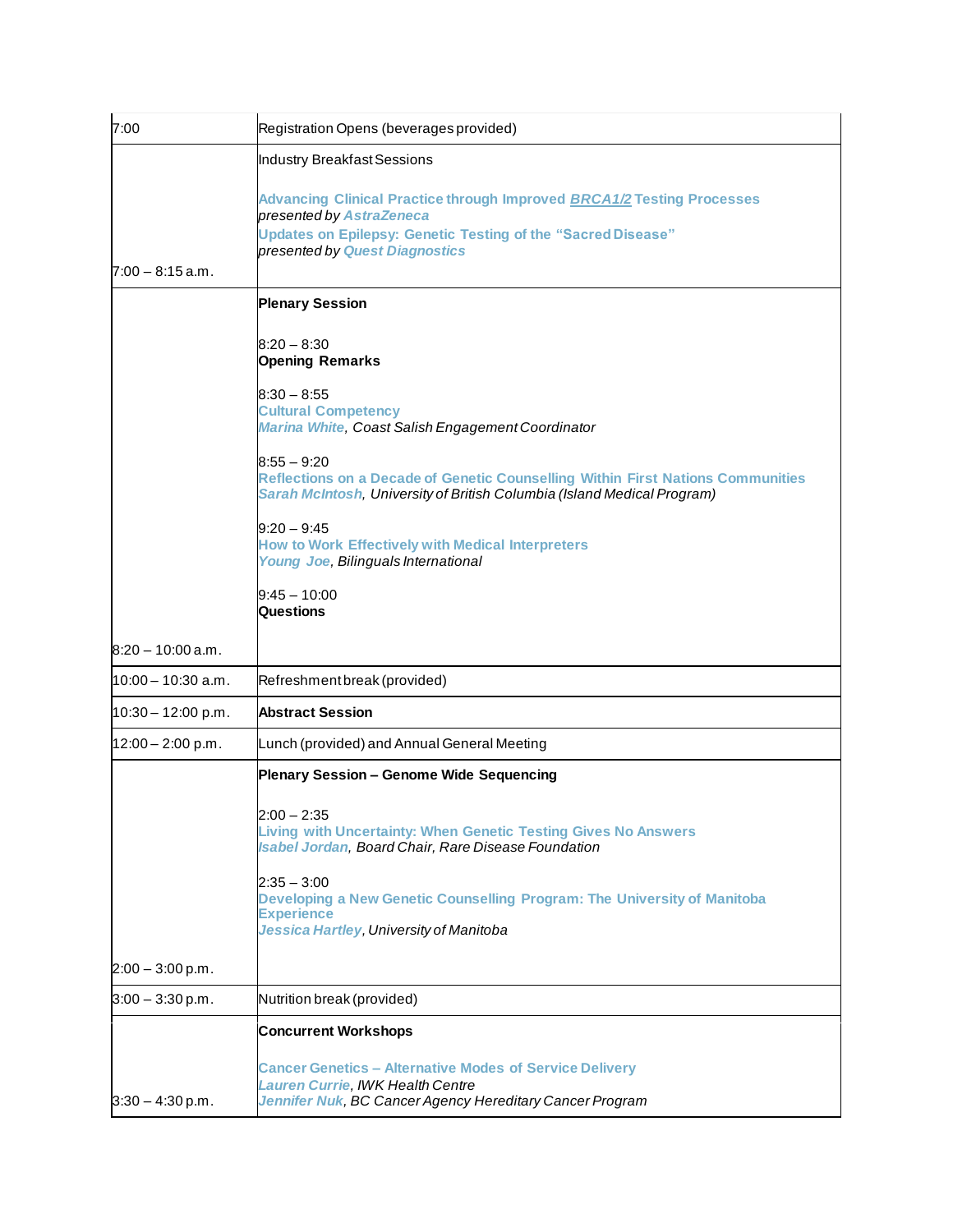| <b>Karen Panabaker</b> , London Health Sciences Centre                                                           |
|------------------------------------------------------------------------------------------------------------------|
| Industry – Tales from the "Dark Side": On Becoming a Genetic Counsellor for<br><b>Industry</b>                   |
| Tina Babineau Sturk, LifeLabs Genetics<br><b>Meena Mahey Kumar, Blueprint Genetics</b>                           |
| Prenatal                                                                                                         |
| <b>Risk Assessment for Pregnancies with Low Fetal Fraction</b><br><b>Kate Gardiner, LifeLabs</b>                 |
| "Who's Your Mommy?" A Case of Potential Non-maternity Detected by NIPT<br><b>Katherine Hodson, Dynacare Next</b> |
| <b>NIPT and Unexpected Findings: A Clinical Experience</b><br><b>Kristen Miller, North York General Hospital</b> |
|                                                                                                                  |
| <b>Poster Presentations</b>                                                                                      |
| Welcome Reception with Sponsors                                                                                  |
|                                                                                                                  |

## **FRIDAY SEPTEMBER 29**

| 7:00                 | Registration Opens (beverages provided)                                                                                                                                                                        |
|----------------------|----------------------------------------------------------------------------------------------------------------------------------------------------------------------------------------------------------------|
|                      | Industry Breakfast Sessions                                                                                                                                                                                    |
| $7:00 - 8:15$ a.m.   | <b>Exome For All: Guide Your Health,</b><br>presented by Ambry Genetics<br>A New Approach to Genetic Counseling and Testing: Key Clinical Findings<br>presented by Color                                       |
| $8:20 - 10:00$ p.m.  | <b>Abstract Session</b>                                                                                                                                                                                        |
| $10:00 - 10:30$ a.m. | Refreshment break (provided)                                                                                                                                                                                   |
|                      | <b>Plenary Session</b>                                                                                                                                                                                         |
|                      | $10:30 - 11:15$<br>Living with our "Buzzy Bee": Parental Perspectives on Navigating Programs and<br><b>Supports with a Child with Autism Spectrum Disorder</b><br>Jeffrey MacCormack, University of Lethbridge |
|                      | $11:15 - 12:00$<br>The SickKids Genome Clinic: Focus on the Search for Secondary Findings<br><b>Nasim Monfared, Flow Health Laboratories LLC</b>                                                               |
| $10:30 - 12:00$ p.m. |                                                                                                                                                                                                                |
| $12:00 - 2:00$ p.m.  | Lunch with Exhibitors (provided)                                                                                                                                                                               |
| $2:00 - 3:15$ p.m.   | <b>Concurrent Workshops</b>                                                                                                                                                                                    |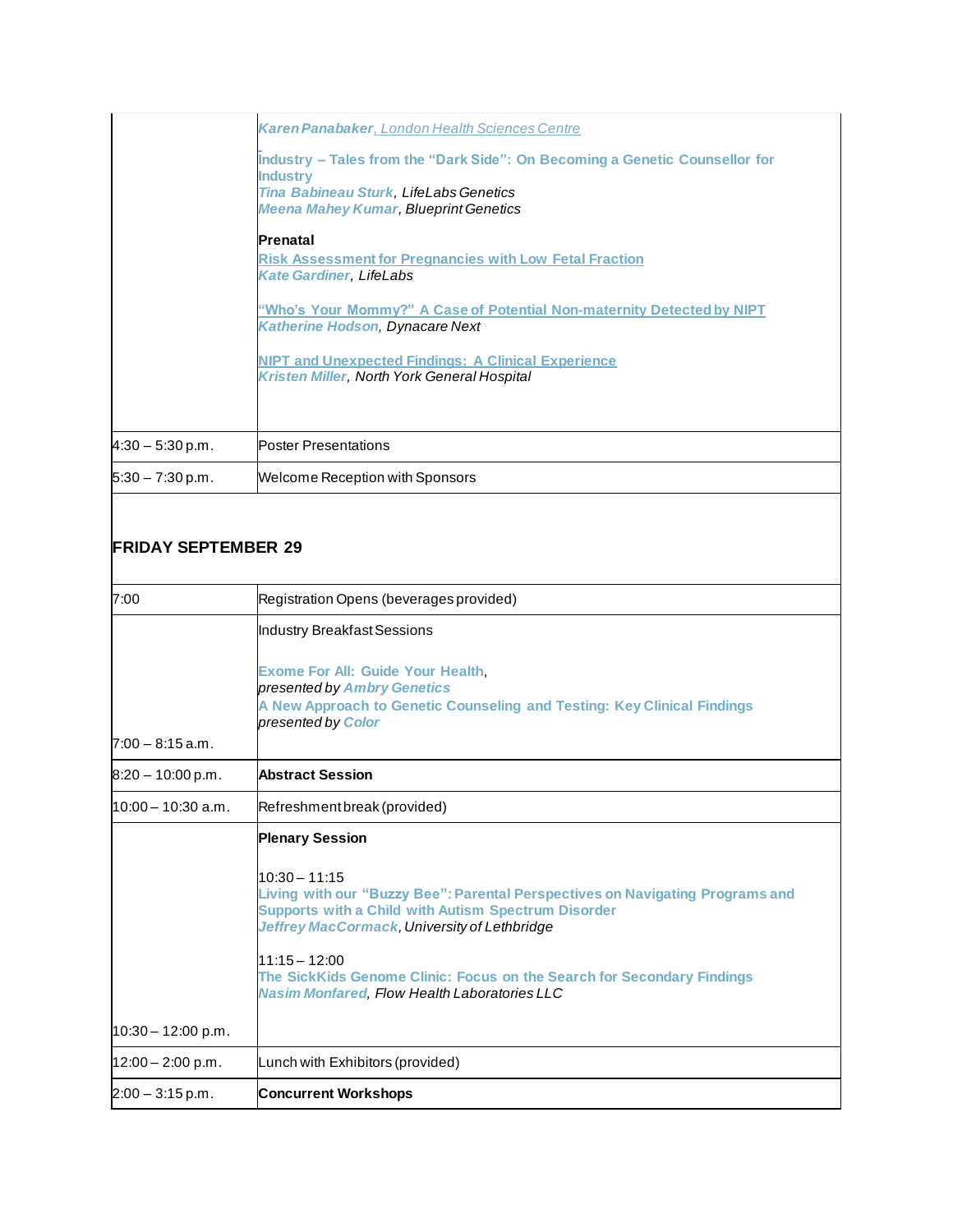| <b>SATURDAY SEPTEMBER 30</b> |                                                                                                                                                                                                                                                                                                                                                                                                                                                                                                                                                                                                                                                                                                                                                                                                                                                                           |
|------------------------------|---------------------------------------------------------------------------------------------------------------------------------------------------------------------------------------------------------------------------------------------------------------------------------------------------------------------------------------------------------------------------------------------------------------------------------------------------------------------------------------------------------------------------------------------------------------------------------------------------------------------------------------------------------------------------------------------------------------------------------------------------------------------------------------------------------------------------------------------------------------------------|
| 7:00 p.m.                    | <b>CAGC Soirée</b>                                                                                                                                                                                                                                                                                                                                                                                                                                                                                                                                                                                                                                                                                                                                                                                                                                                        |
| $3:45 - 5:00$ p.m.           | <b>Overcoming Barriers to Research</b><br>Looking for a Stimulating and Rewarding Opportunity? Consider Doing a Clinical<br><b>Research Project</b><br><b>Clare Gibbons, North York General Hospital</b><br><b>Barriers to Research</b><br>Robyn Roscoe, BC Cancer Agency Genome Sciences Centre<br>Getting Started and Gaining Momentum: Tips and Tricks to Help Initiate/Broaden<br><b>Research Collaborations</b><br>Setareh Ashtiani, Alberta Health Services<br>Prescilla Carrion, University of British Columbia                                                                                                                                                                                                                                                                                                                                                    |
|                              | <b>Concurrent Workshops cont'd</b><br><b>Next-generation Sequencing &amp; Variant Classification for Genetic Counsellors</b><br><b>Colleen Caleshu, Stanford Center for Inherited Cardiovascular Disease</b><br><b>Deanna Alexis Carere, McMaster University</b><br><b>Exploring Alternative Career Opportunities</b><br><b>Chris Trevors, Dynacare</b>                                                                                                                                                                                                                                                                                                                                                                                                                                                                                                                   |
| $3:15 - 3:45$ p.m.           | <b>Next-generation Sequencing &amp; Variant Classification for Genetic Counsellors</b><br><b>Colleen Caleshu, Stanford Center for Inherited Cardiovascular Disease</b><br><b>Deanna Alexis Carere, McMaster University</b><br><b>Exploring Alternative Career Opportunities</b><br><b>Chris Trevors, Dynacare</b><br><b>Overcoming Barriers to Research</b><br>Looking for a stimulating and rewarding opportunity? Consider doing a clinical<br>research project<br><b>Clare Gibbons, North York General Hospital</b><br><b>Barriers to Research</b><br>Robyn Roscoe, BC Cancer Agency Genome Sciences Centre<br>Getting Started and Gaining Momentum: Tips and Tricks to Help Initiate/Broaden<br><b>Research Collaborations</b><br>Setareh Ashtiani, Alberta Health Services<br><b>Prescilla Carrion, University of British Columbia</b><br>Nutrition break (provided) |